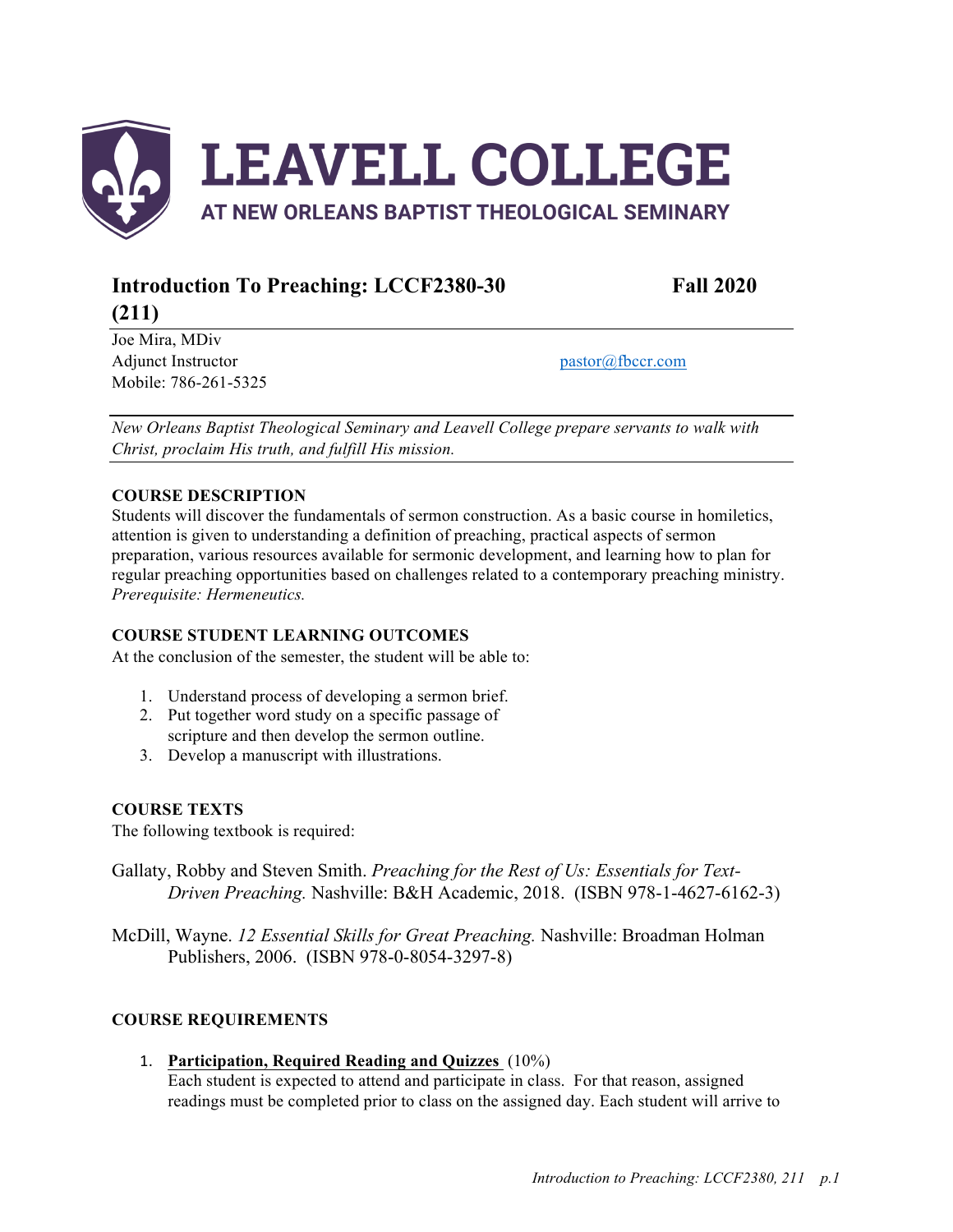class ready to discuss and interact with concepts and ideas gleaned from the reading assignments. Also, each student will be prepared to take quizzes from the assigned readings according to the professor's discretion. An average of all quiz grades will be included in the participation grade.

## 2. **Central Idea Presentation** (10%)

Prepare one five to seven minute oral "central idea" presentation to be delivered in class. The oral presentation must consist of two to four points and must be based around one central idea (student's choice). The "central idea" assignment will be evaluated utilizing the evaluation form (Leavell College Oral Presentation Rubric) attached to this syllabus. The purposes of this assignment are to give students the opportunity to practice organizing and unifying their thoughts around a central idea and to present a short public oral presentation so that they can become comfortable with these processes before they are required to accomplish both in a more substantial way during their sermon presentation. Please note: Students should dress appropriately for a "professional" public presentation setting. **STUDENTS WILL SIGN UP IN CLASS TO DELIVER HIS/HER PRESENTATION ON ONE OF THE DATES LISTED IN THE COURSE SCHEDULE.**

## **3. Introduction to Philippians** (15%)

Each student will prepare an introduction to the letter of Philippians. This paper will be 4- 5 pages in length (typed double spaced) and should include a discussion of authorship, date of writing, persons addressed, place from which written, occasion for writing, aim(s), prominent teachings and a general outline. Your "discussion" is a result of the synthesis of information gleaned from the five commentaries. Five commentaries (minimum) should be used and at least two should be "critical" commentaries. **DUE: October 26.** 

#### **4. Philippians Sermon Prep** (25%)

This assignment is an embedded assignment that will be completed by all students for all sections of the course. The Leavell College Project Rubric, a rubric for assessing this assignment, is attached to this syllabus. Please complete the assignment according to this rubric. The student will take a passage of 8-10 verses in Philippians and use hermeneutical principles in preparing a two to three page interpretation (typed, single spaced). **DUE: November 2.** 

- a. Exposition section—outline the passage with a division of the passage in two to four outline points-- You put in what you understand to be the major teaching of the passage and include two or three applications  $(21<sup>st</sup> century)$
- b. Develop a sermon brief based on the "word study" analysis and the exposition-this will be one of your 5 sermon briefs

# **5. Five Sermon Briefs** (20%)

Prepare five sermon briefs from Philippians: The briefs will be based on a sermon brief guideline which will be provided by the professor. Your sermon brief must resemble the SAMPLE sermon brief. Each brief must include an introduction of at least 4-5 sentences; a body consisting of major idea(s) and use of all functional elements (explanation, illustration, application); and a conclusion of at least 4–5 sentences. **DUE: December 7.**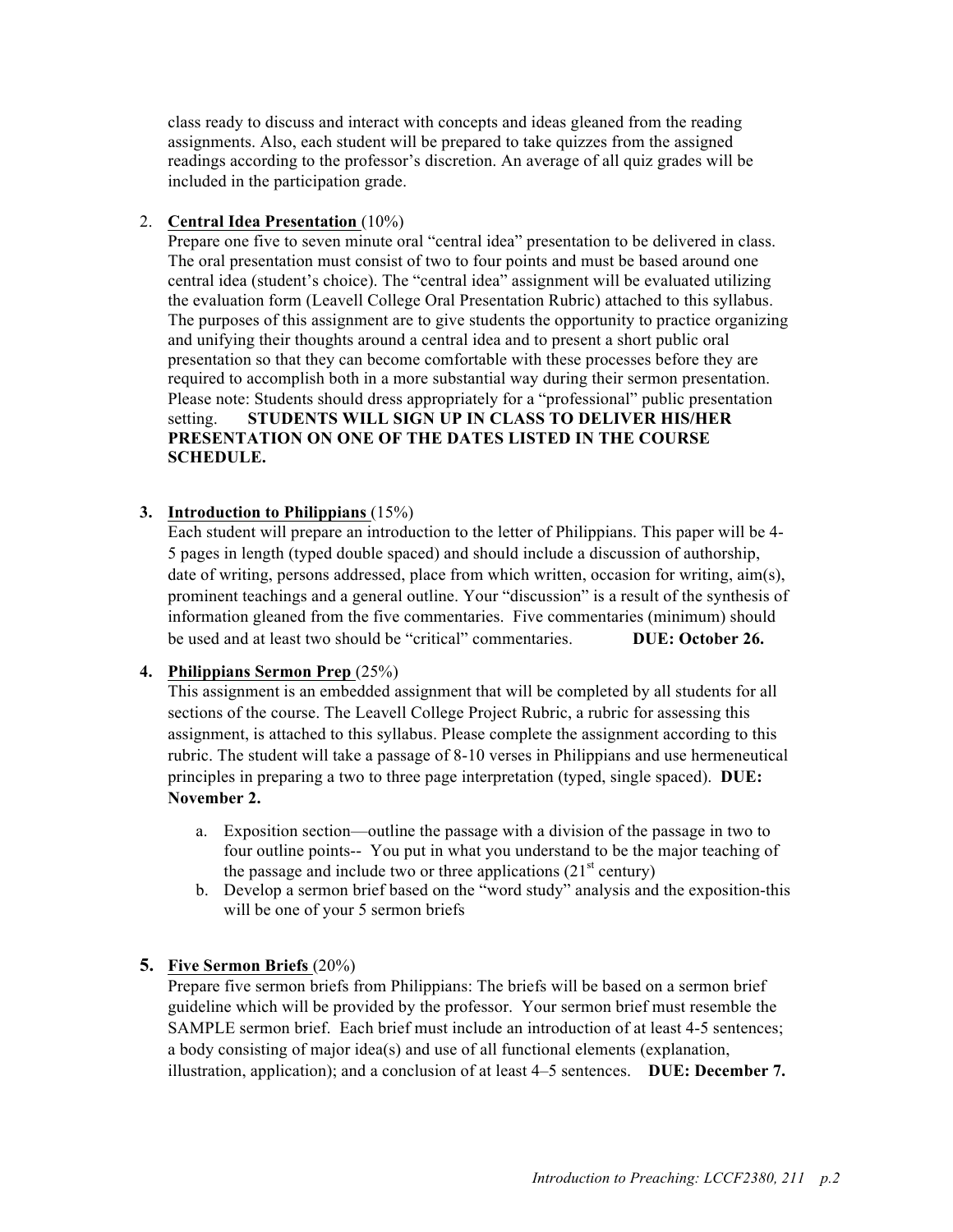#### **6. Sermon Delivery** (20%)

Prepare one preaching presentation which is twenty to twenty-five minutes in duration, based on a New Testament passage (selected in class) to be delivered in class. The sermon delivered is to be a rhetorical sermon outlined on the sermon brief form in this syllabus. Sermons will be evaluated by classmates and professor utilizing the evaluation form (Leavell College Oral Presentation Rubric) attached to this syllabus. Please note: Male students are expected to wear a coat, tie, and long pants in the class period when they make their preaching presentation (and female students must wear a dress or pant suit for their presentation). **STUDENTS WILL SIGN UP IN CLASS TO DELIVER HIS/HER SERMON ON ONE OF THE DATES LISTED IN THE COURSE SCHEDULE.**

#### **EVALUATION**

The final evaluation for the course will be tabulated according to the following percentage breakdown:

| Participation and Quizzes   | 10%  |
|-----------------------------|------|
| "Central Idea" Presentation | 10%  |
| Introduction to Philippians | 15%  |
| Sermon Prep Assignment      | 25%  |
| Sermon Briefs               | 20%  |
| Sermon Delivery             | 20%  |
|                             | 100% |

## **GRADING SCALE**

- A:  $93 100$ B: 85 - 92 C:  $77 - 84$
- D:  $70 76$
- F: below 70

#### **COURSE OUTLINE**

| Week                 | <b>Class Dates</b> | Topic               | Reading                     | <b>Assignment Due Dates</b>      |
|----------------------|--------------------|---------------------|-----------------------------|----------------------------------|
| $\prime$             | Aug. $24$          | Course Syllabus     | <b>Essential Skills:</b>    |                                  |
|                      |                    | Review              | pp. $1 - 11$                |                                  |
|                      |                    |                     |                             |                                  |
|                      |                    | Course Introduction |                             |                                  |
| 2                    | Aug. $31$          |                     | <i>Preaching:</i> Ch. $1-2$ | Due on Blackboard by Aug. 31:    |
|                      |                    |                     |                             | <b>English Grammar Review</b>    |
|                      |                    |                     | Preaching: 37-45            |                                  |
| $\boldsymbol{\beta}$ | Sept. 7            | Labor Day           | No class                    | No class                         |
| $\overline{4}$       | Sept. 14           |                     | Essential Skills: 12–34     | Due on Blackboard by Sept. 14:   |
|                      |                    |                     |                             | <b>Central Idea Presentation</b> |
|                      |                    |                     | Preaching: 46-53            |                                  |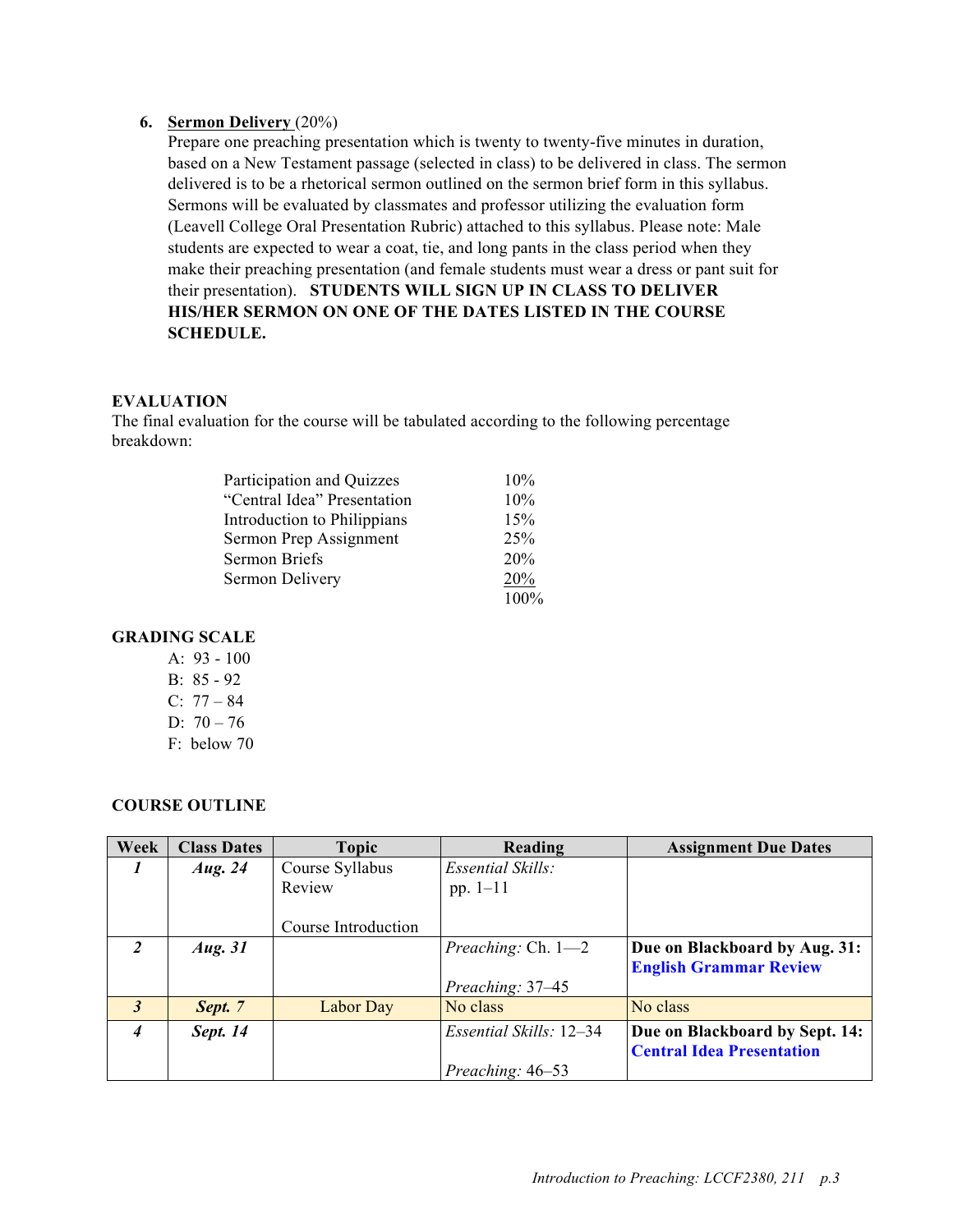| Week             | <b>Class Dates</b> | <b>Topic</b>                               | Reading                   | <b>Assignment Due Dates</b>                                         |
|------------------|--------------------|--------------------------------------------|---------------------------|---------------------------------------------------------------------|
| 5                | Sept. 21           | <b>Central Idea</b>                        | Essential Skills: 37-48   |                                                                     |
|                  |                    | <b>Presentation</b>                        |                           |                                                                     |
|                  |                    |                                            | Preaching: 61-79          |                                                                     |
| 6                | <b>Sept. 28</b>    | <b>Central Idea</b><br><b>Presentation</b> | Essential Skills: 51-61   |                                                                     |
|                  |                    |                                            | Preaching: 81-94          |                                                                     |
| $\overline{7}$   | Oct. 5             |                                            | Essential Skills: 63-82   |                                                                     |
|                  |                    |                                            |                           |                                                                     |
|                  |                    |                                            | Preaching: 53-58          |                                                                     |
| 8                | Oct. 12            | <b>Study Day</b>                           | Essential Skills: 85-97   | <b>Study Day:</b>                                                   |
|                  |                    |                                            |                           | <b>Work on Intro. and Sermon</b>                                    |
|                  |                    |                                            |                           | <b>Prep. Assignments</b>                                            |
| $\boldsymbol{9}$ | Oct. 19-24         | <b>Fall Break</b>                          | No class                  | No class                                                            |
| 10               | Oct. 26            |                                            | Essential Skills: 100-113 | Due on Blackboard by Oct. 26:                                       |
|                  |                    |                                            |                           | <b>Introduction to Philippians</b>                                  |
|                  |                    |                                            | Essential Skills: 115-136 |                                                                     |
|                  |                    |                                            | Preaching: 99-106         |                                                                     |
| 11               | Nov. 2             |                                            | Essential Skills: 138-163 | Due on Blackboard by Nov. 2:                                        |
|                  |                    |                                            |                           | <b>Sermon Prep Assignment</b>                                       |
|                  |                    |                                            | Preaching: 107-118        |                                                                     |
|                  |                    |                                            |                           |                                                                     |
|                  |                    |                                            | Preaching: 119-134        |                                                                     |
| 12               | Nov. 9             | <b>Sermon</b>                              | Essential Skills: 165-198 | Due on Blackboard by Nov. 9:                                        |
|                  |                    | <b>Presentations in</b>                    |                           | <b>Sermon Delivery</b>                                              |
| 13               | Nov. 16            | class<br><b>Sermon</b>                     | Essential Skills: 201-212 |                                                                     |
|                  |                    | <b>Presentations in</b>                    |                           |                                                                     |
|                  |                    | class                                      | Essential Skills: 216-226 |                                                                     |
| 14               | Nov. 23-28         | <b>Thanksgiving Break</b>                  | No class                  | No class                                                            |
|                  |                    |                                            |                           |                                                                     |
| 15               | Nov. 30            |                                            | Preaching: 135-165        | Due on Blackboard by Nov. 30<br><b>Sermon Evaluation Assignment</b> |
| 16               | <b>Dec.</b> 7      |                                            |                           | Due on Blackboard by Dec. 7<br><b>5 Sermon Briefs</b>               |

# **ADDITIONAL COURSE INFORMATION**

- 1. *Attendance Policy*: Leavell College follows the attendance policy as stated in the Leavell College catalog.
- 2. *Policy for Late Submissions:* All late assignments will be penalized five points for the first day and one point per day thereafter, with no assignments being accepted more than one week past the due date.
- 3. *Plagiarism Policy:* A high standard of personal integrity is expected of all Leavell College students. Copying another person's work, submitting downloaded material without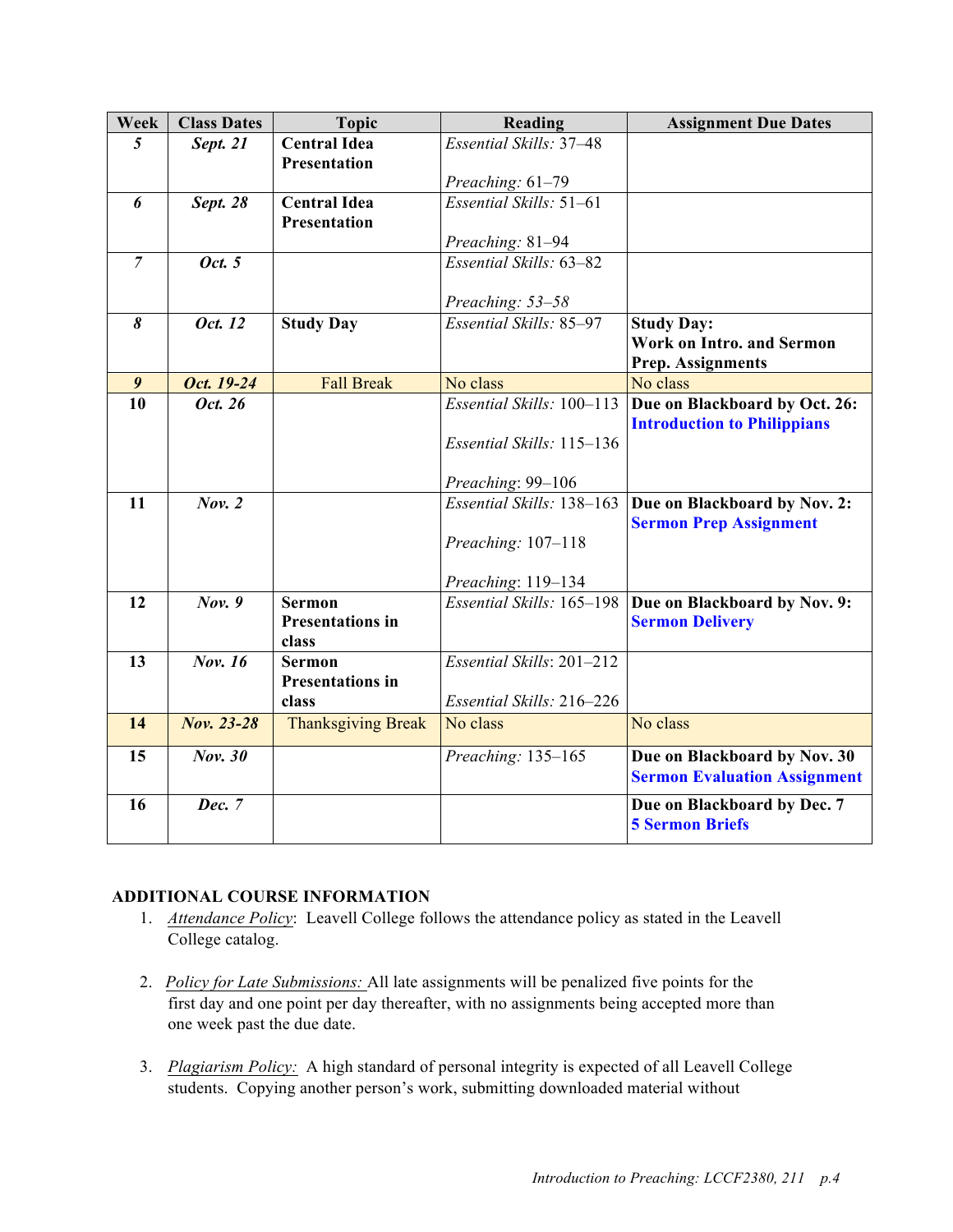proper references, submitting material without properly citing the source, submitting the same material for credit in more than one course, and committing other such forms of dishonesty are strictly forbidden. *Although anything cited in three sources is considered public domain, we require that all sources be cited*. Any infraction may result in failing the assignment and the course. Any infraction will be reported to the Dean of Leavell College for further action.

- 4. *Classroom and Online Decorum*: Each student is expected to demonstrate appropriate Christian behavior. The student is expected to interact with other students in a fashion that will promote learning and respect for the opinions of the others in the course. A spirit of Christian charity is expected at all times. Electronic devices should be used only for classroom purposes as indicated by the professor.
- 5. *Special Needs:* If you need accommodations for a disability, please set up a meeting with the professor for consideration of any modifications you may need.
- 6. *Emergency Plan*: In the event the NOBTS schedule is impacted due to a natural event, go to the seminary's website for pertinent information. Class will continue as scheduled through the Blackboard site. Please note announcements and assignments on the course's Blackboard site.
- 7. *Technical Assistance*: For general NOBTS technical help, go to www.NOBTS.edu/itc/

#### **SELECTED BIBLIOGRAPHY**

- Akin, Daniel L., David L. Allen, and Ned Mathews, eds. *Text-Driven Preaching: God's Word at the Heart of Every Sermon.* Nashville: B&H Publishing, 2010.
- Brown, Jr., H.C., H. Gordon Clinard, and Jesse J. Northcutt. *Steps to the Sermon***.** Revised by Al Fasol. Nashville: Broadman Holman Publishers, 1996.
- Bryson, Harold. *Expository Preaching: The Art of Preaching through A Book of the Bible.* Nashville: B&H, 1995.
- Carter, Terry, Scott Duvall and Daniel Hays. *Preaching God's Word.* Grand Rapids: Zondervan, 2005.
- Chapell, Bryan. *Christ-Centered Preaching: Redeeming the Expository Sermon.* 2<sup>nd</sup> ed. Grand Rapids: Baker Academic, 2005.
- Mathewson, Steven D. *The Art of Preaching Old Testament Narrative.* Grand Rapids: Baker Academic, 2002.
- Robinson, Haddon W. *Biblical Preaching: The Development and Delivery of Expository Messages.* 3rd ed. Grand Rapids: Baker Academic, 2014.